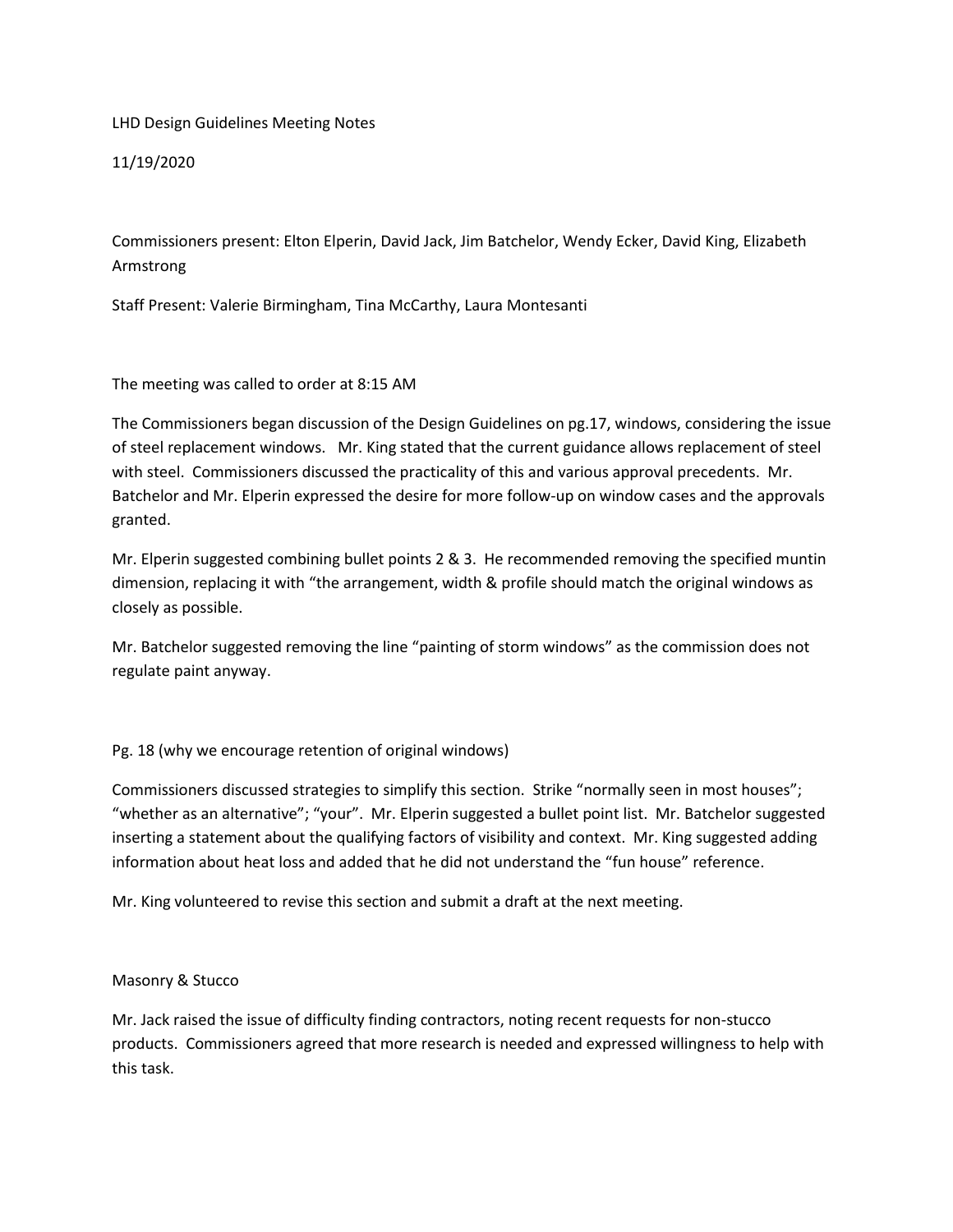Modify 3<sup>rd</sup> bullet to include "match original mix as closely as possible in lime, Portland cement & aggregate"

Strike "variegated "in 5<sup>th</sup> bullet point; new bricks should match existing

Chimneys, Gutters & Roofs

Commissioners discussed addressing the use of "thin" veneer on chimney rebuilds & reviewing flashing where visible. Ms. Armstrong suggested that the new guidance on fiberglass gutters be more specific than "case by case".

Strike "typically" in 2<sup>nd</sup> to last bullet

Fences and Walls

2<sup>nd</sup> bullet point strike "tall solid fences"

Commissioners discussed the need for simplification of these guidelines and asked staff to revise. Brief discussion of requiring "solid stock" as opposed to tubular construction for metal fences; no consensus

Ms. Armstrong suggested that the Commission address violations and that solar guidelines should emphasize reversibility.

## New Construction

Mr. Elperin asked if free standing structures should be treated differently than additions. Ms. Armstrong agreed that it should be addressed in its own bullet point. Mr. Elperin suggested adding "New garages for existing houses should be detached or not visible". He volunteered to rewrite this section and submit a draft.

## FAQ

Ms. Armstrong requested that Capitalization be made consistent. She volunteered to proof read the draft when complete for these kinds of errors.

Ms. Armstrong suggested mentioning violations and fines somewhere, perhaps with the section she had inserted in the introduction. She volunteered to write this content.